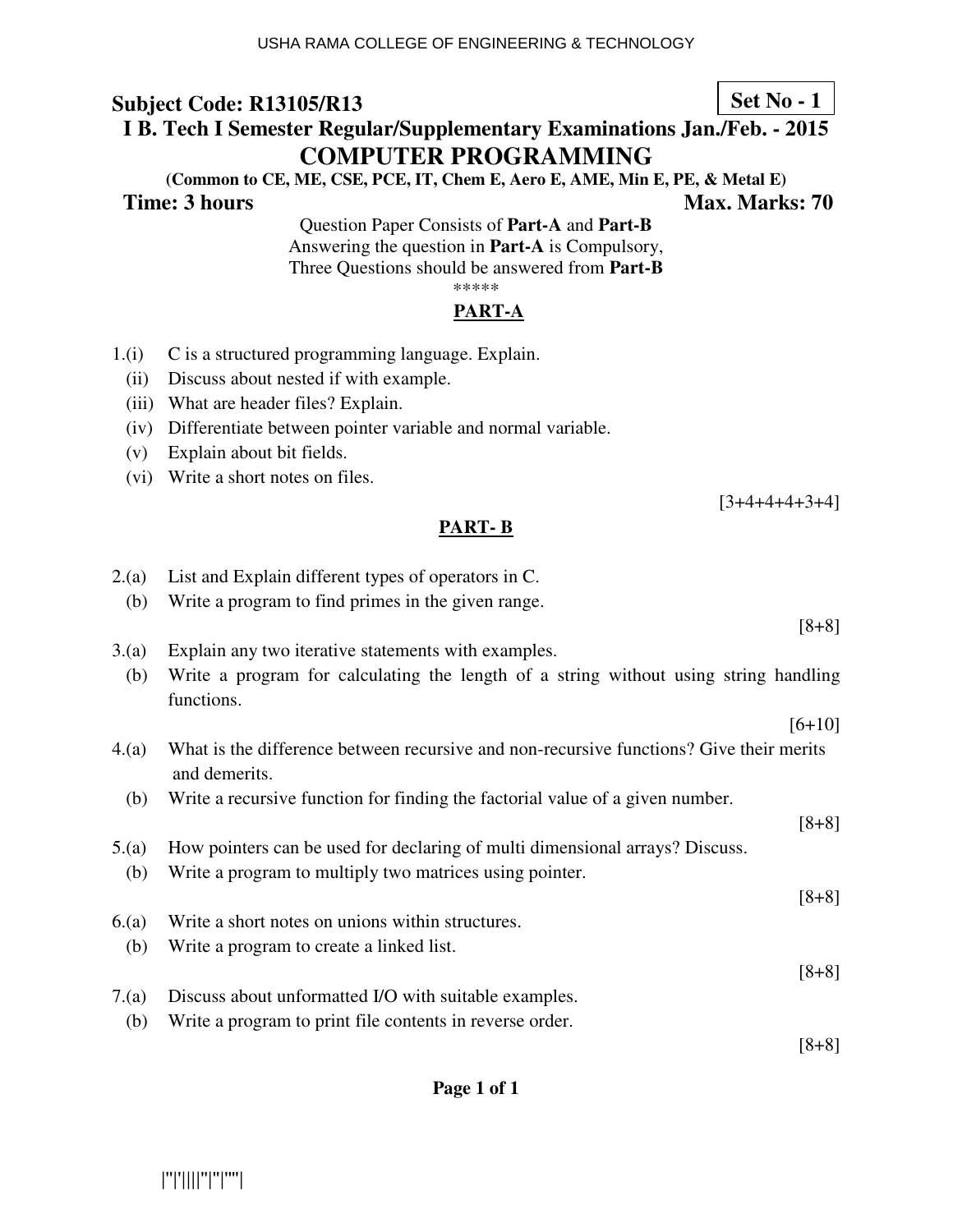# **I B. Tech I Semester Regular/Supplementary Examinations Jan./Feb. - 2015 COMPUTER PROGRAMMING**

**(Common to CE, ME, CSE, PCE, IT, Chem E, Aero E, AME, Min E, PE, & Metal E) Time: 3 hours** Max. Marks: 70

Question Paper Consists of **Part-A** and **Part-B** Answering the question in **Part-A** is Compulsory, Three Questions should be answered from **Part-B** \*\*\*\*\*

### **PART-A**

- 1.(i) What is pseudo code? Explain.
	- (ii) Differentiate between break and exit.
	- (iii) Explain about block structure.
	- (iv) What is indirect pointer? Dicuss.
	- (v) What is union? Explain.
	- (vi) Write a program to read a text file and to print the count the no of tab characters in a given file.

 $[2+4+4+4+4+4]$ 

### **PART- B**

| 2.(a) | What is a datatype? Discuss about the range for different data types.                   |         |
|-------|-----------------------------------------------------------------------------------------|---------|
| (b)   | Write a program to find the sum of the series: $1+2^2+3^2+\dots$                        |         |
|       |                                                                                         | $[8+8]$ |
| 3(a)  | Differentiate between iteration and branching.                                          |         |
| (b)   | Write a program to print the day of the week using switch and else-if and also give the |         |
|       | comparison between using of switch and else-if.                                         |         |
|       |                                                                                         | $[8+8]$ |
| 4.(a) | What is user defined functions? Discuss with an example.                                |         |
| (b)   | Write a recursive function to find GCD value.                                           |         |
|       |                                                                                         | $[8+8]$ |
| 5.(a) | What is copy by value and copy by address? Discuss.                                     |         |
| (b)   | Write a program to illustrate passing by address example.                               |         |
|       |                                                                                         | $[8+8]$ |
| 6(a)  | Explain about the bitwise operators with examples.                                      |         |
| (b)   | Write a program find the one's compliment for the given number.                         |         |
|       |                                                                                         | $[8+8]$ |
| 7.(a) | How to read from and write to a file? Explain with examples.                            |         |
| (b)   | Write a program to find the $nth$ occurrence of a given word in a given file.           |         |
|       |                                                                                         | $[8+8]$ |

### **Page 1 of 1**

**Set No - 2**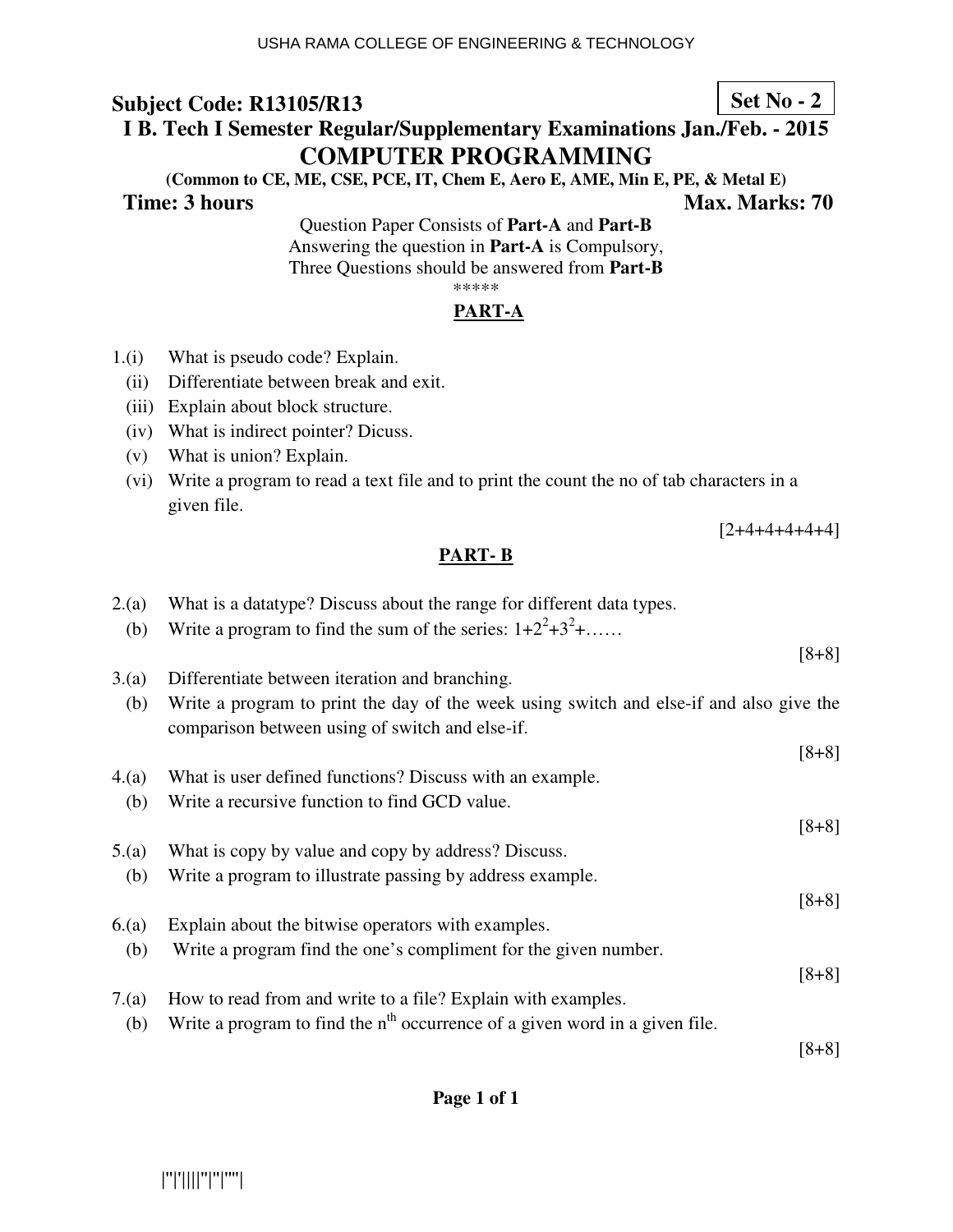# **I B. Tech I Semester Regular/Supplementary Examinations Jan./Feb. - 2015 COMPUTER PROGRAMMING**

**(Common to CE, ME, CSE, PCE, IT, Chem E, Aero E, AME, Min E, PE, & Metal E) Time: 3 hours Max. Marks: 70 Max. Marks: 70** 

Question Paper Consists of **Part-A** and **Part-B** Answering the question in **Part-A** is Compulsory,

Three Questions should be answered from **Part-B**

\*\*\*\*\*

### **PART-A**

- 1.(i) Explain about enum data type.
	- (ii) Differentiate between do-while and for loop.
	- (iii) Explain about C Preprocessor with an example.
	- (iv) What are actual and former parameters.
	- (v) What is left shift? How is it different from right shift?
	- (vi) Write a program to read a text file and to count the no of uppercase letters in a given file.

 $[4+4+3+4+3+4]$ 

### **PART- B**

- 2.(a) What is algorithm? Write an algorithm and flowchart for the finding the given no is Armstrong no or not?
- (b) Write a C program to calculate the total of the series:  $1+(1/2^2)+(1/3^2)+\dots$

[8+8] 3.(a) Differentiate between string and array? What are the applications of an array? Discuss.

(b) Write a program to find the  $4^{3^2}$  value.

[8+8]

- 4.(a) Explain about call by value and call by reference mechanisms.
	- (b) Write a non recursive program for calculating the factorial of a number using functions.

[8+8]

[8+8]

[8+8]

- 5.(a) What is the importance of \* and \*\*? Explain about the initialization and declaration of pointer variables.
	- (b) Write a program for illustrating the dynamic memory allocation.
- [8+8] 6.(a) Explain about Structures and functions. (b) Write a program to illustrate structures and functions.
- 7.(a) What is file? Explain about the Input and output functions of files.
	- (b) Write a program to illustrate file operations.

### **Page 1 of 1**

|''|'||||''|''|''''|

### **Set No - 3**